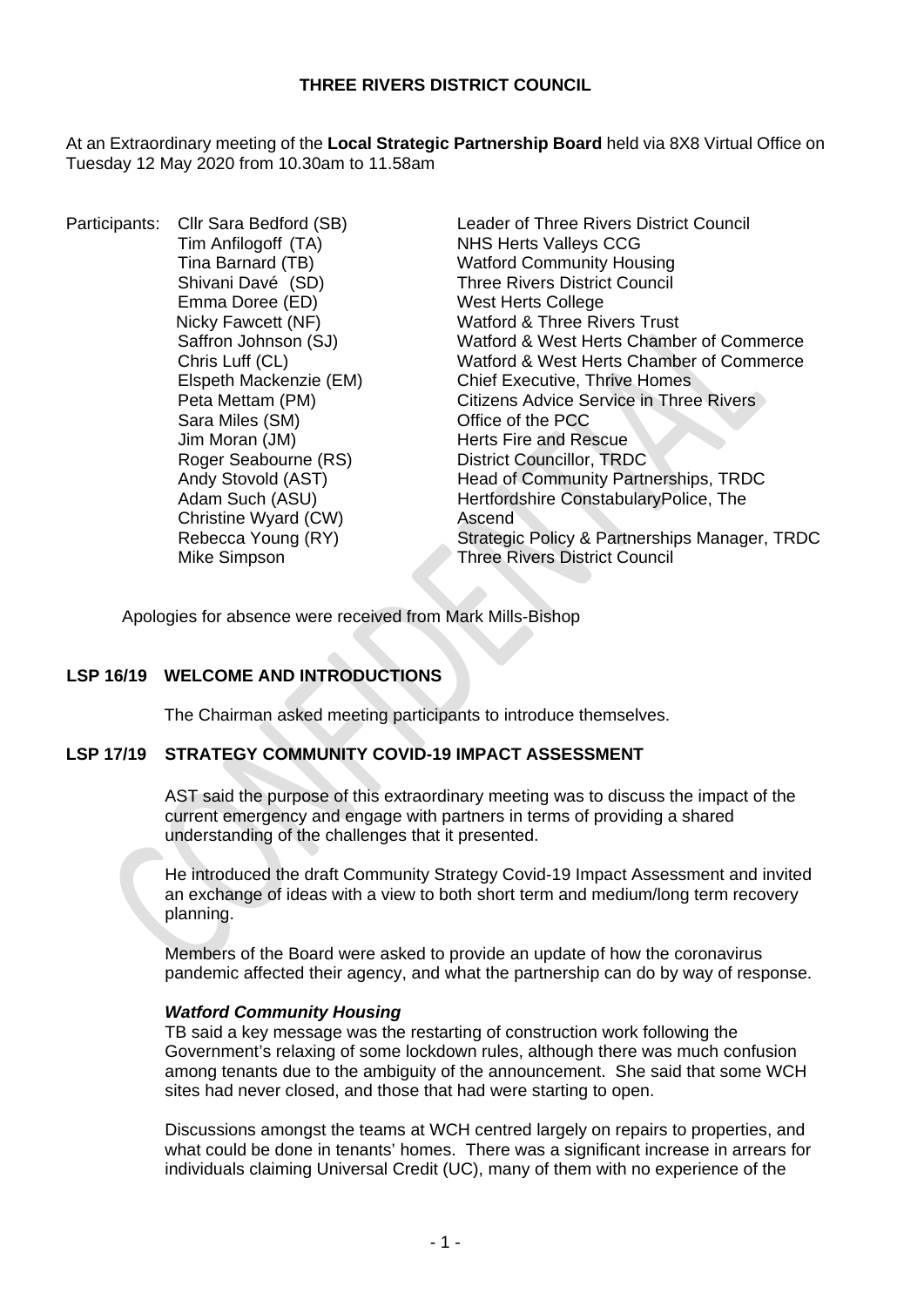system, being self-employed or furloughed, and for this reason the partnership had set up a welfare fund to provide help, not necessarily with rent but for buying white goods.

The provision of Personal Protection Equipment (PPE) had not been a problem for the service as it was doing void work, and WCH had not furloughed any staff.

EM said Thrive had closed some sites but were now back at work, but delivery will be delayed due to ensuring safe working practices are followed. Thrive had also seen an increase in numbers of UC claims but no arrears at this time as many claimants were doing so for the first time. Thrive had continued to do emergency repair work and fire risk assessments as well as gas and safety work.

EM said plans were in place to address the rise in arrears that would follow, and that a big challenge was those tenants who were self-isolating and not letting staff into the properties.

RS referenced the current block on moving people in temporary accommodation to permanent, and the presumed block on people joining the waiting list for temporary accommodation, and asked if it was possible to use dwellings currently standing empty to temporarily house clients. He thought it was a missed opportunity and would like to have a conversation with housing providers on this subject.

EM said Grove Court in Croxley was a particular issue for Thrive as it was one of its properties, and the sensitivity of the client group occupying it meant housing homeless individuals there wasn't an option. When a property became empty, the process would begin to build new homes. EM said she would be happy to discuss this matter. She added that Thrive continued to let properties during the present crisis, but that ASB issues in some properties would put homeless people at too much risk, and therefore could not be considered.

WCH was closing a scheme at Northcotts in Abbots Langley and TB said decanting of clients was on hold because of the circumstances, and that there were valid reasons for not using such properties.

AST said the UC situation and rent arrears would clearly be a big challenge in the near future, and invited PM to update the group from a CASTR perspective. PM said clients had seen UC payments start again, and trends were now changing in that the eight full time paid caseworkers were busy, while most of the 16 volunteers had little or no work. Last week, albeit a four day week, the service had 142 client contacts versus 244 for the same time last year, but casework would increase and an immediate challenge would be to get the volunteer staff either returning to work or doing so remotely to answer the calls.

Initially, enquiries into the service were mostly UC related but were now more benefits and tax credit oriented. The agency was predominantly a face-to face facility, and calls to the office has dropped considerably during the pandemic, and CASTR had surveyed its staff to determine who could return to work or work from home in order to maintain delivery of service. PM added that an increase in evictions was also expected in the near future.

Issues had also been experienced with the non-delivery of post during the emergency, which impacted tribunal decisions that were time-sensitive and credit notices going out late.

CW said Ascend was expecting to be inundated with requests for help with rent arrears, debt and UC issues. She was aware of partners to refer onto, but questioned how the voluntary sector could be supported to deal with this, and said she fully expected many new customers coming through the doors.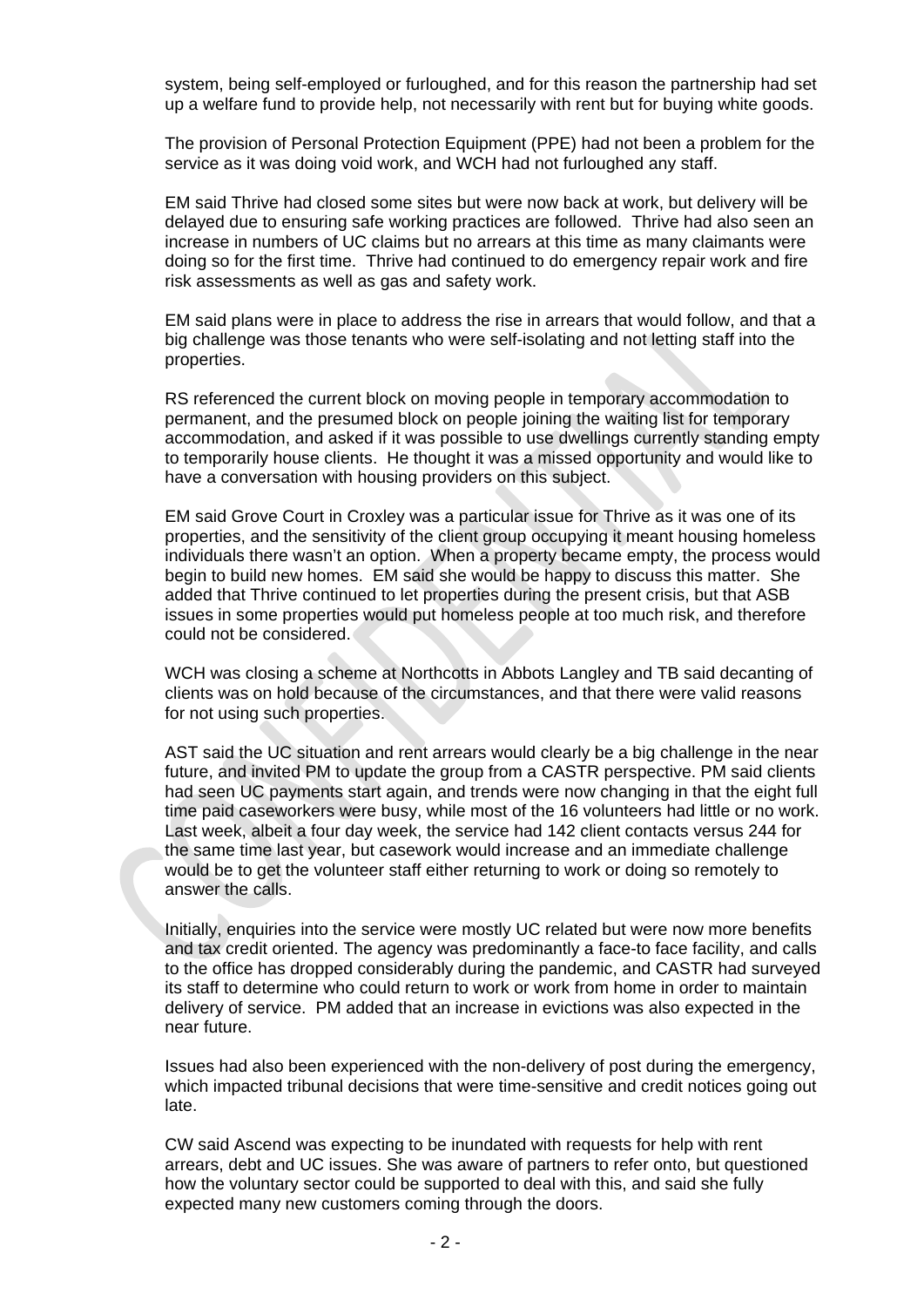AST asked whether there might be technological ways to help services, such as a video link facility in the office. PM said that would definitely help with client access, and CW said using technology to put clients in touch with CASTR would be beneficial.

AST suggested the use of currently under-occupied premises such as Three Rivers House and Parish Council offices in which to create informational help hubs.

TA said the CCG had a small grants pot available that they'd look to spend on coming out of the present emergency, and could potentially co-ordinate the effort on a locality basis. HCC has sent out a survey to determine specific areas of need. TA mentioned the good work done by LINK workers who were reaching out to vulnerable patients and said consideration was needed as to where best to develop networks. He said the CCG was working closer with District now which was an exciting prospect, and on the point of technology, NHS England had some suspended personalisation money to invest in Covid–related projects, and there existed the potential to get more tablets and training in order to help people who are isolated. AST said people will be self-isolating for a long time yet and provision of tablets would be very helpful. He wished to put on record his recognition of the good work done by LINK workers and community navigators, and definitely wouldn't want that joined-up working to stop.

ACTION: That TA and AST to have a conversation outside the meeting to take the matter further.

CL said the Chamber of Commerce detected uncertainty within the local business area, particularly daily changes in furlough regulations. Advice being given to customers is to keep an eye on the government website, but regular updates are being held with professional partners, and accountancy practices and the like are providing professional advice on what to do next.

The Chamber was focusing on keeping people mentally fit, and providing volunteering sessions for members to enable them to remain active. Zoom meetings or similar were being held for the sector to keep everyone informed and involved.

SJ said everything was now virtual, having been face to face, and the Chamber was using technology to do the same work as before, and are undertaking work related to furlough and business grants. She is now starting to look at recovery and what the Chamber can do to support clients further down the road.

CL spoke of the Watford Wellness Group, headed up by a chaplain to address a large number of expected mental health issues, and sessions are held every Wednesday. CL said they were very open to collaboration on how to get information to the front line. A challenge is the number of video conferences now being held, and it's a question of how to promote an event effectively to 5,000-6,000 clients on their database.

SB said she had been contacted by constituents who have small businesses using serviced offices but do not have a grant as they are not NNDR payees. TRDC is exploring a common scheme to address this group but the budget is limited, and contrary to commonly held opinions, the Council did not have millions to give away in grants.

CL said that's the message that the Chamber of Commerce is communicating, and there is also a risk of fraud in this area so businesses are advised to do what they can and not focus on what they can't do.

AST referred to education and asked if anyone had comments on the subject. ED said West Herts College, along with other schools, was doing work to support vulnerable groups, and free school meals for those entitled were paid for. Each school with free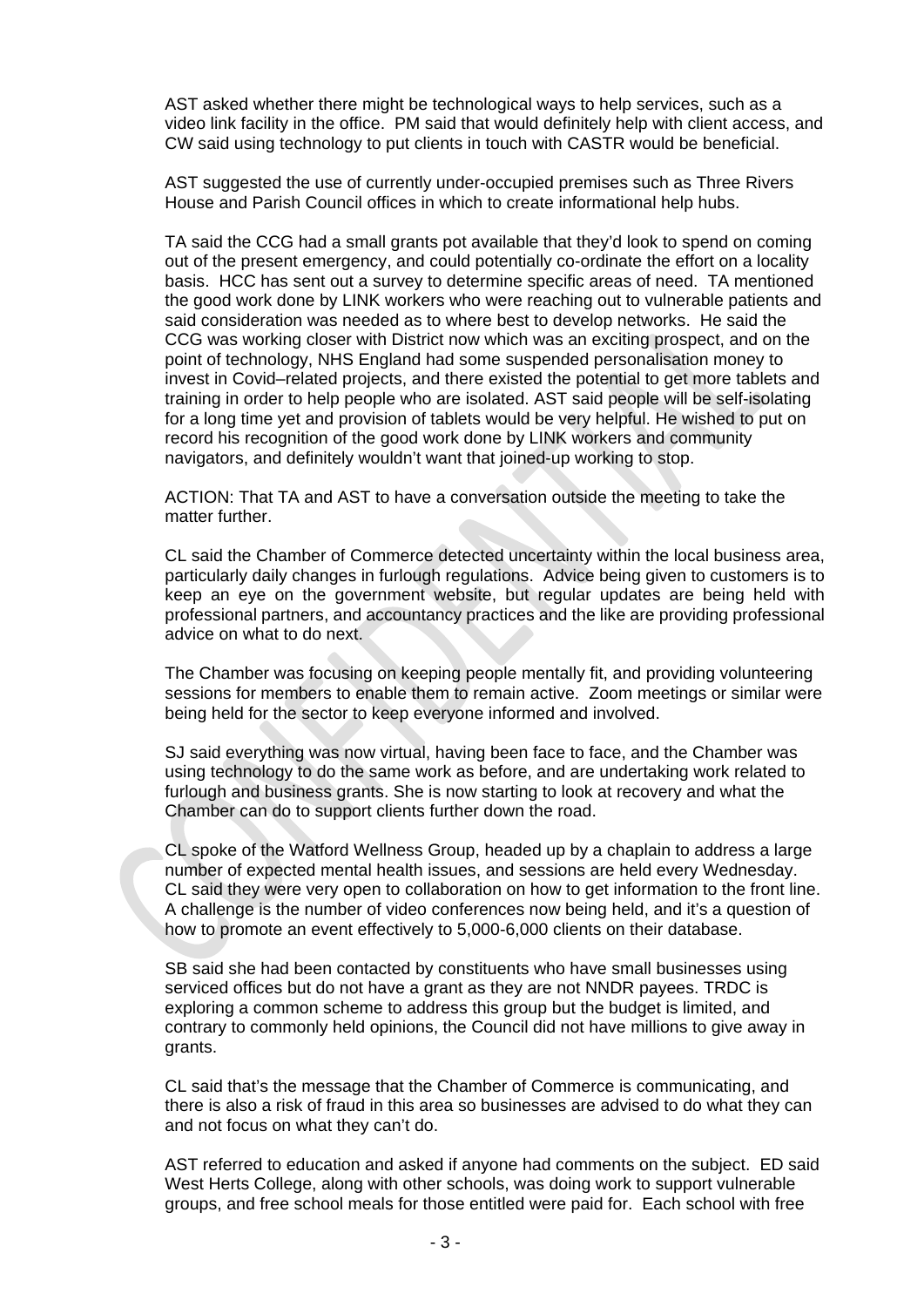meals students was responding unilaterally due to the lack of an overseeing body. Support has been provided to allow students access to IT equipment and the internet. When it had been necessary for WHC to close its premises students were supported from home. Primary and secondary have similar issues, and dongles were provided to enable access to the internet, which supported 500 students.

SB raised concerns that if schools were only partly open, parents' employment would be adversely impacted if grandparents were self-isolating or shielding. Additionally, many pupils in compulsory education (aged 5-16) were not getting the (IT or Wifi) support to study online. This situation was most likely to affect those from lower income groups, and disadvantage them even further. AST said this was perhaps something to raise at a meeting of the Families First group, with a view to establishing a centralised fund from which resources could be made available.

## *Independence and Resilience*

CW said Ascend had done some amazing work throughout lockdown and was keeping in regular contact with 50-60 people. Ascend was now looking at recovery and help people move on post-lockdown. Acquiring and loaning out tablets etc. would be a good start.

NF said many voluntary groups were not currently operating, and it was likely 25% or more would not re-open. She said some clients cannot get to services because they were not delivering directly, so how best to signpost people needed to be communicated.

W3RT was working with Covid groups directly, and the challenge was to identify the emerging needs. Those volunteer groups that were operating have not taken on any new volunteers, and some have worked extra hours, although this is a short-term fix as hours will have to be reduced, and the risk of 'volunteer fatigue' is an issue.

Volunteers have come forward through local councils, and 1,500 are available although not all have been matched. The matching of volunteers is an area for improvement, and W3RT can promote volunteering opportunities on its website and mailshot people.

There have been over 8,000 Good Samaritan volunteers registered in Hertfordshire, most of whom have not been engaged. W3RT hopes to acquire this data, and it is possible there might be duplication but a concern is losing them.

A Community Fund is available, and W3RT asked that agencies help to promote it.

SB wished to record her appreciation for the good work achieved by W3RT, especially Ali (May).

# *Safety*

ASU said crime and ASB in Three Rivers has been very different from previous years. Although crime levels have not changed much, numbers have increased in Domestic Abuse, often involving new offenders who have been locked down in close proximity to non-intimate family members, parents or partners. DA ranges from damage to assaults to violence with or without injury.

The need is for the Police to manage the situation as best as they can. ASU said there has been great ASB partnership working, and disputes amongst neighbour during lockdown has been a big issue. ASU is aware of persistent 'repeat callers' and these behaviours require addressing, with a variety of support needed to reduce demand on the CSP. Potential issues resulting from the current emergency are an increase in Fraud, e.g. offers of 'financial support' doorstep crime and increased online risks for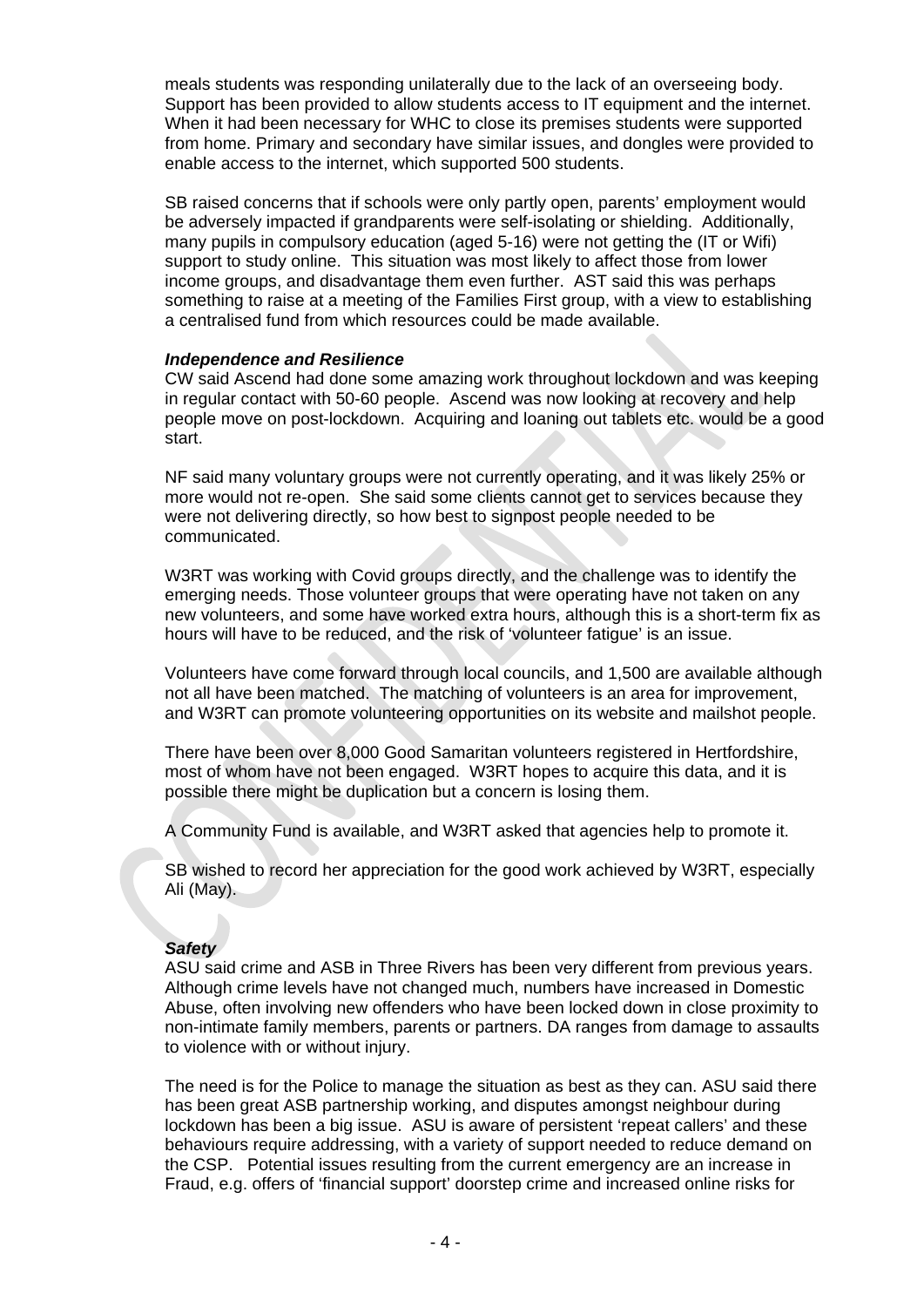children. He would be interested to see the demographics of new DA crime, and whether it varies by income areas.

RS said Three Rivers had previously been the best district in Herts for low crime, but its figures are now up, and the other nine Districts in Hertfordshire have decreased. He asked what the reason was for the change. ASU said he would have to review the statistic, but the increase was actually just three cases, although he would have expected this to reduce as well. Violence against the person accounted for a large percentage of the increase, with Domestic Abuse a key contributor.

SB asked if the numbers were up because more victims were reporting crimes. ASU said victims of DA had for years been encouraged to report incidents, and although he hoped greater reporting was a factor, he could not be certain. He said that drugrelated offences have all been for possession, which is both positive and negative in that those further up the chain are evading arrest. AST said there was perhaps less tolerance to criminal behaviour in Three Rivers so people may be more inclined to address complaints to agencies and therefore provide support to victims and witnesses.

SB said social media posts suggested residents **were** less tolerant at the present time and therefore more inclined to report minor infractions.

ASU said having arrived in Three Rivers at the same time as coronavirus, he's been very impressed with the work of the CSP agencies.

*Health and Wellbeing - Physical and Mental Health – TRDC*.

AST said the District Council was promoting physical wellbeing along with the national campaigns to encourage the public to stay healthy, and that Herts MIND Network was doing excellent work in promoting Mental Health and engaging those in need of help, although more can be done, and this is being looked at.

Parks and open spaces are to open, as will tennis courts, but some hubs are having to remain closed due to issues with social distancing.

CW said Ascend had kept in touch with clients to encourage physical wellbeing, and had received funding from the CCG for 40 clients to work on a community blanket project which had proved beneficial to many individuals in terms of mental health, and the service was running book clubs to keep individuals engaged. The expectation was that a tsunami of mental health issues would become evident as the lockdown restrictions eased further, and that good weather so far has kept the problem suppressed.

AST said officers' experiences of talking on the telephone to isolated and vulnerable people illustrated that individuals often appreciated just being able to talk to someone, and that this was something that should be discussed at an Adults with Complex Needs meeting, while Families First could look at those instances in which children were involved.

AST said his aim was to circulate this document for other agencies to comment on, and develop an Action Plan with which to move forwards.

### **LSP 18/19 FUTURE MEETINGS**

AST asked the Board whether there was consensus regarding the regularity of future meetings during the Covid-19 threat, and whether to have another interim meeting or